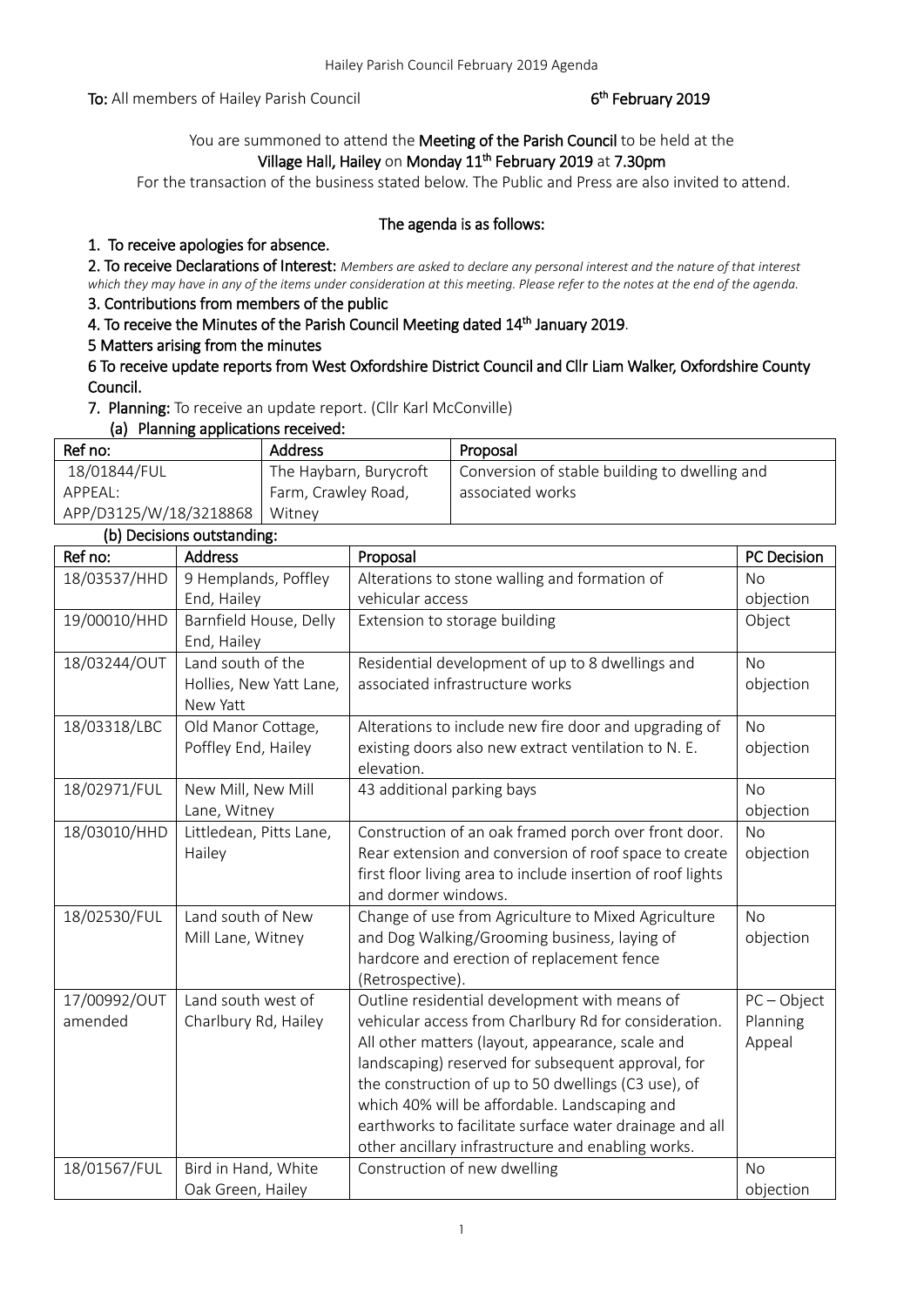## (c) Decisions made:

None

## 8. To consider format of Annual Parish meeting

9. To note recent power outages and discuss SSEN's suggestion of keeping a record of vulnerable people (Cllr Gavin Hyatt)

# 10. Infrastructure Development Plan

(a) Church Lane – Access to Village Hall (Cllr David Musson)

- 11. To receive a Neighbourhood Policing Report (Cllr Andy Smith)
- 12. Amenities: (Cllr Calvert McConville)
	- (a) Routine recorded inspection of play equipment.
	- (b) To consider quotes for repairs to playground equipment
	- (c) Report on village hall committee meeting
	- (d) To discuss further maintenance grant to village hall
- 13. Highways and Traffic: To receive update reports. (Cllr Andy Smith)
- (a) Update on postponed SGN roadworks through Hailey

## 14. Estates, Footpaths & Bridleways: To receive update reports. (Cllr David Musson)

(a) Sale of Wood Green

- (b) Registration of Parish Council land with Land Registry
- (c) To receive further quotes for maintenance of trees in Church Lane and recreation ground
- (d) To consider accepting payment of burial fees by bank transfer
- (e) Restricted By-Way decisions- New Foundout Farm

## 15. Allotments

#### 16. Finances:

### (a) Payments received:

| Peter Smith Funeral Directors               |                                | <b>Burial fees</b> | £661.00   |         |  |
|---------------------------------------------|--------------------------------|--------------------|-----------|---------|--|
| (b) Accounts for authorisation and payment: |                                |                    |           |         |  |
| Lisa Wilkinson                              | Clerk's January net salary     |                    | £517.82   |         |  |
|                                             | Expenses/Allowance             |                    |           | £24.96  |  |
|                                             | Total:                         |                    |           | £542.78 |  |
| <b>Nest</b>                                 | Clerk's pension                |                    |           | £23.65  |  |
| Hailey Village Hall                         | Room hire 2018                 |                    | £240.00   |         |  |
| Hailey Village Hall                         | Room hire January - March 2019 |                    | £60.00    |         |  |
| Westcotec                                   | Repair of VAS at New Yatt      |                    | £610.80   |         |  |
| Hailey Village Hall                         | Grant for repairs (windows)    |                    | £240.00   |         |  |
| Swarco                                      | Vehicle Activated Sign         |                    | £2,974.03 |         |  |

## (c)Hailey Parish Council bank balance to 31 January 2019

| Unity Trust Current Account | £42.044.01 |
|-----------------------------|------------|
| Unity Trust Deposit account | £5.096.75  |

(d) To consider purchase of noticeboards for the parish.

#### 17. Correspondence received

- 18. Other Items to Note
- 19. Contributions from members of the public.

# 20 Dates of Parish Council meetings for 2018-19:

11<sup>th</sup> March 2019 **And Joan Smith Educational Charity meeting** 

#### *Meeting closed to the public*

# 21. To award grass cutting contract for 2019-21

#### Clerk to the Council

#### Lisa Wilkinson

*(i) Any member arriving after the start of the meeting is asked to declare personal interests as necessary as soon as practicable after their arrival even if the item in question has been considered. (ii) With the exception of the circumstances listed in paragraph 9(2) of the Local Code of Conduct for Members, a Member with a personal interest also has a prejudicial interest if it is one which a Member of the public with knowledge of the relevant facts would reasonably regard as so significant that it is likely to prejudice the Member's judgement of the public interest. In such circumstances, the Member must withdraw from the meeting room, and should inform the Chairman accordingly. (iii) It is not practical to offer detailed advice during the meeting on whether or not a personal interest should be declared or whether a personal interest should also be regarded as prejudicial.*